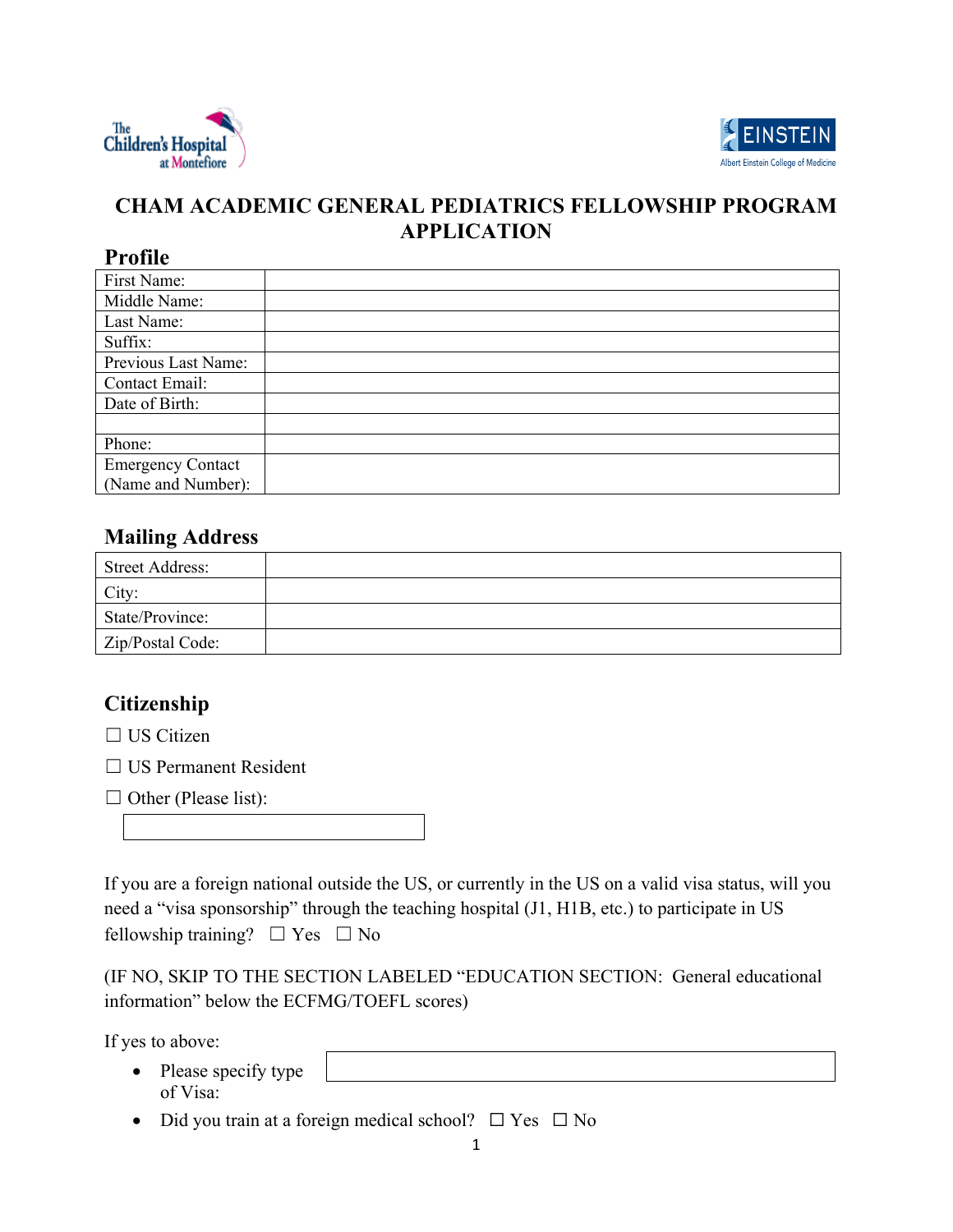• Is your medical school listed on the approved list for state licenses to which you will be applying?  $\Box$  Yes  $\Box$  No  $\Box$  Unsure\*

*\*If you are unsure, please contact the programs to which you are applying. Obtaining state license, for the state in which you will be training, is mandatory to being fellowship.* 

#### **ECFMG/TOEFL Scores**

Please provide documentation for your ECFMG and/or TOEFL scores in the space below.

| ЕРОСЛІТОВ БЕСТІОВ, ОСШАН ЕЙИСАНОЙ ПІЮІ ШАНОЙ |         |     |
|----------------------------------------------|---------|-----|
| College/University:                          | From:   | To: |
| City, State:                                 | Degree: |     |
| Medical School:                              | From:   | To: |
| City, State:                                 | Degree: |     |
| Internship:                                  | From:   | To: |
| City, State:                                 | Degree: |     |
| Residency:                                   | From:   | To: |
| City, State:                                 | Degree: |     |
| Other Training:                              | From:   | To: |
| City, State:                                 | Degree: |     |

### **EDUCATION SECTION: General Education Information**

1. Was your medical education/training extended or interrupted?

 $\Box$  Yes  $\Box$  No

If yes, please note the date and comment:

### **Licensure Information**

This section allows entries for each of your state medical licenses.

Have you passed the USMLE Step  $3? \square$  Yes  $\square$  No

☐ No current medical license (If you do not have a current medical license, skip to the "Board Certification" questions.)

| Entry 1                                                         |  |                        |
|-----------------------------------------------------------------|--|------------------------|
| State:                                                          |  | License Number:        |
| License Type:                                                   |  | Expiration Month/Year: |
| <b>Entry 2</b>                                                  |  |                        |
| State:                                                          |  | License Number:        |
| License Type:                                                   |  | Expiration Month/Year: |
| <b>DEA Number</b> (DEA is for US Medical License holders only.) |  |                        |
| <b>DEA</b> Registration                                         |  | Expiration Month/Year: |
| Number                                                          |  |                        |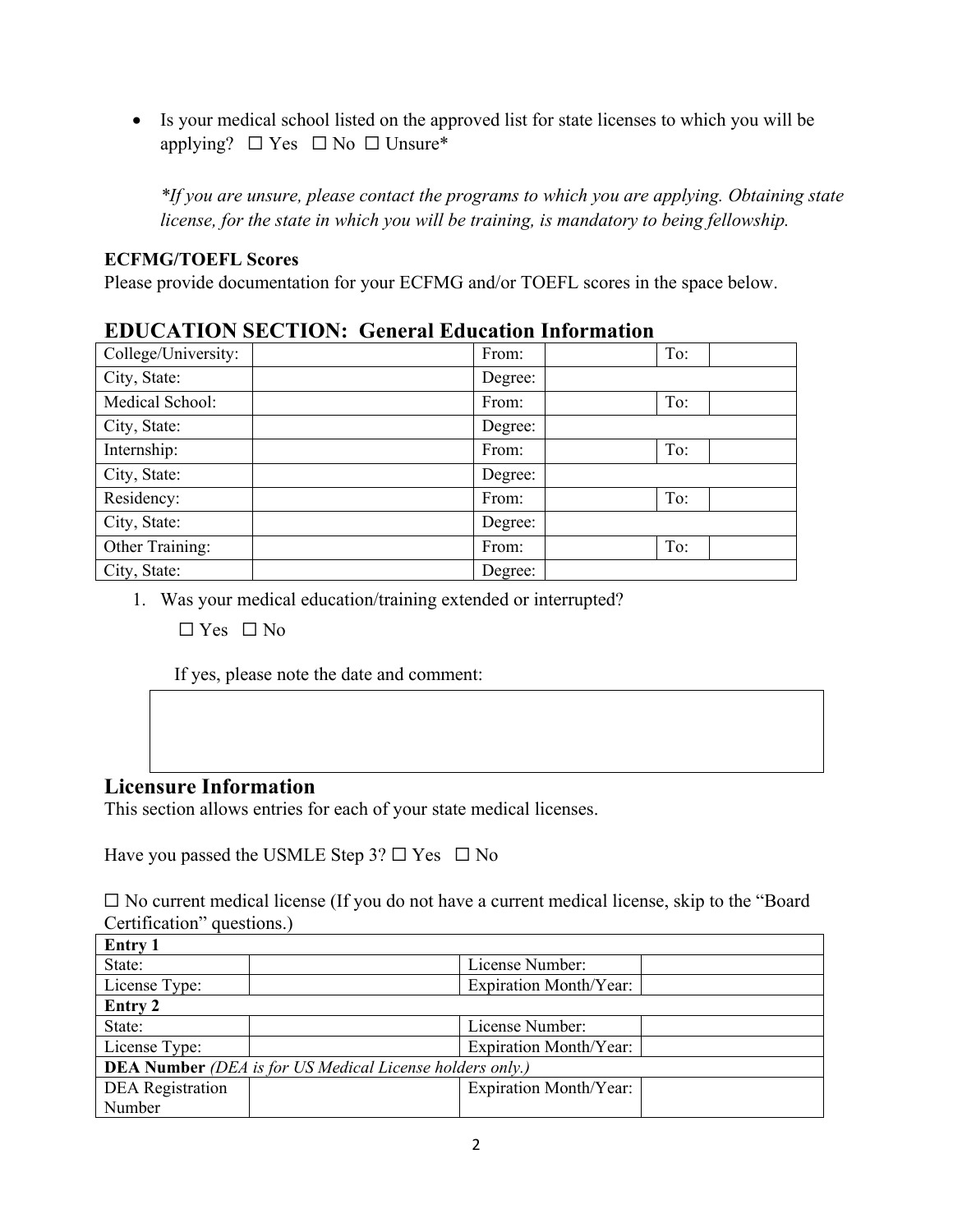1. Has your medical license ever been suspended / revoked/ voluntarily terminated?

☐ Yes ☐ No

If yes, please note the date and comment:

2. Have you ever been named in a malpractice case?  $\Box$  Yes  $\Box$  No If yes, please note the date and comment:

3. Is there anything in your past history that would limit your ability to be licenses or would limit your ability to receive hospital privileges?  $\Box$  Yes  $\Box$  No If yes, please note the date and comment:

# **Board Certification**

Are you Board Certified?  $\Box$  Yes  $\Box$  No If no, will you be Board Eligible by the beginning of the fellowship?  $\Box$  Yes  $\Box$  No

Board Name: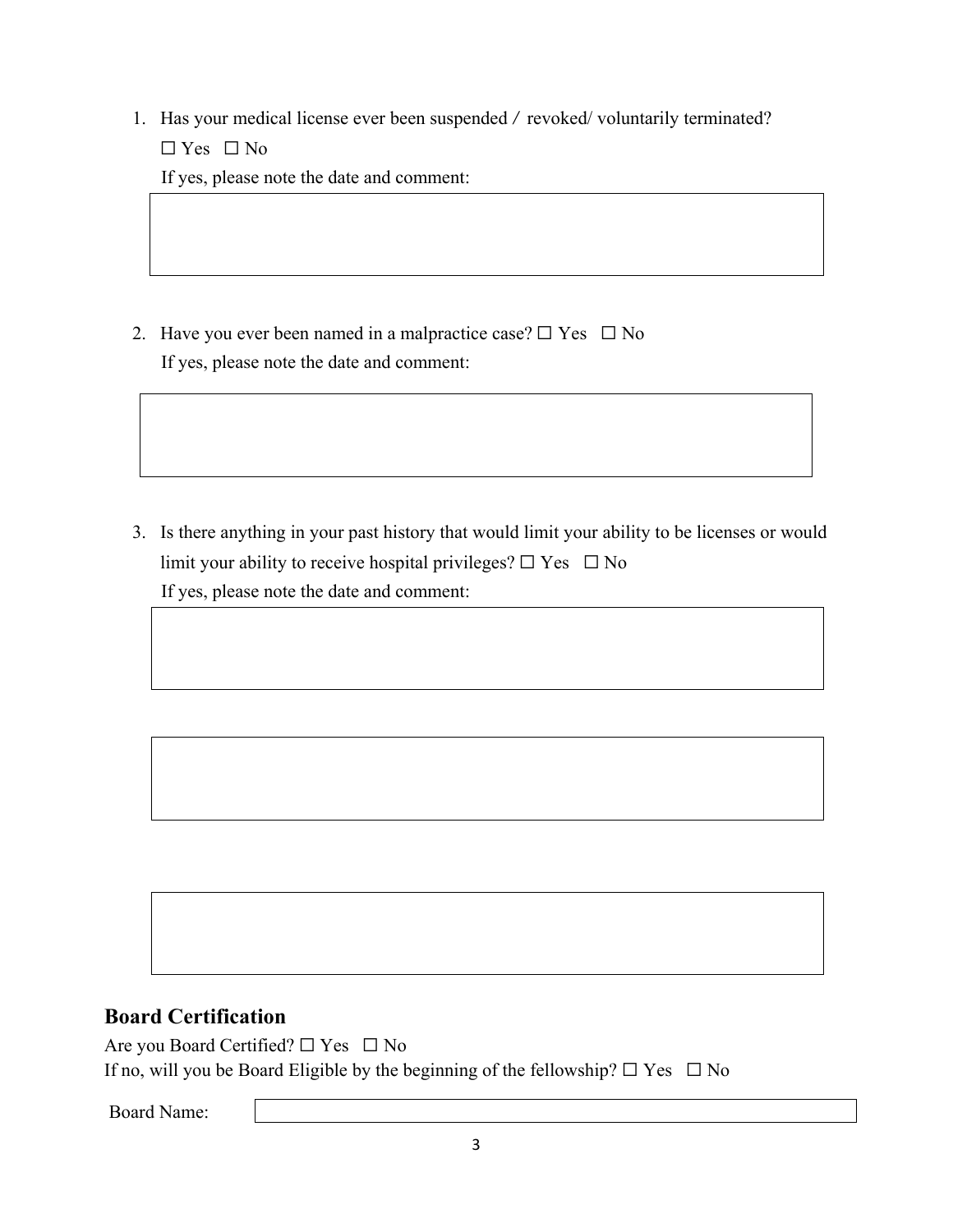Are you Board Certified/eligible for more than one Board?  $\Box$  Yes  $\Box$  No If no, will you be Board Eligible by the beginning of the fellowship?  $\Box$  Yes  $\Box$  No

Board Name:

#### **Miscellaneous**

Are you able to carry out the responsibilities of a fellow in Academic General Pediatrics and at the specific training program to which you are applying, including the functional requirements, cognitive requirements, interpersonal and communication requirements, and attendance requirements with or without reasonable accommodations?  $\Box$  Yes  $\Box$  No If no, please comment:

### **Letters of Recommendation**

Please provide three letters of recommendation. If within 5 years of residency training, one of these letters must be from your residency program director or his or her designee. Your letter writers can send their letters directly by e-mail to the Program Director ( Dr. Suzette Oyeku, [soyeku@montefiore.org\)](mailto:soyeku@montefiore.org) and Associate Director (Dr. Sylvia Lim,  $\text{slim}(\hat{\omega})$ montefiore.org). Please fill out the Confidential Reference Report for each of your recommenders and submit a Confidential Reference Report along with each letter of recommendation.

#### **Reference 1**

| $\mathbf{X}$<br>√ame:                            |  |
|--------------------------------------------------|--|
| $\sim$<br>$\sqrt{ }$<br>.`ontact<br>Information: |  |

#### **Reference 2**

| $\mathbf{X}$<br>lama:<br>ыне.            |  |
|------------------------------------------|--|
| $\sqrt{ }$<br>. `ontact_<br>-Information |  |

#### **Reference 3**

| $\mathbf{N}$<br>0.4880<br>' I I C. |  |
|------------------------------------|--|
| nn.<br>`ontact<br>.<br>$    -$     |  |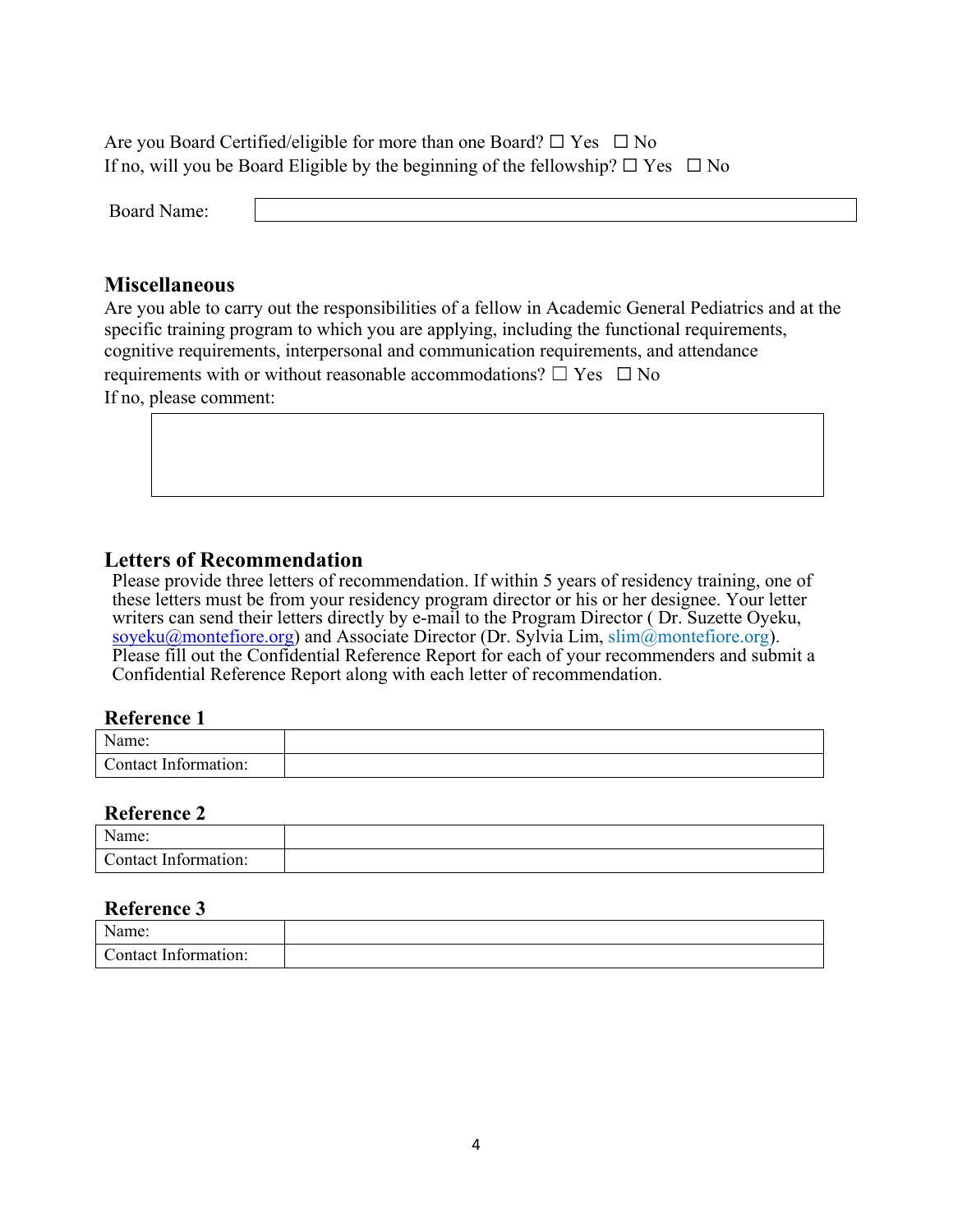### **Personal Statement**

Please attach one page personal statement explaining why you want to do a fellowship in Academic General Pediatrics and/or Primary Care. Please include a description of your career goals, how the fellowship may assist you in achieving them, your scholarly/research interests, and how you envision your career five years after completion of this fellowship. You may want to include how past experiences have influenced your decision to apply and mention special areas of interest. *(Make sure your name appears on the attachment.)*

### **Attestation**

I certify that the information contained in this application is complete and accurate to the best of my knowledge. I understand that any false or missing information may disqualify me from consideration for a position; or if employed, may constitute cause for termination from the program. I also understand and agree that the data included in this application may be shared within the fellowship programs to which I am applying.

 $\Box$  I agree with the attestation.

Date:

### **Supplemental Biographical Information**

The information requested is for statistical purposes only and will not be used during consideration of the application.

| consideration of the application.                                                                                                                                                                                                                                      |                                                                                                                                                                                                              |
|------------------------------------------------------------------------------------------------------------------------------------------------------------------------------------------------------------------------------------------------------------------------|--------------------------------------------------------------------------------------------------------------------------------------------------------------------------------------------------------------|
| Date of Birth:                                                                                                                                                                                                                                                         |                                                                                                                                                                                                              |
| Place of Birth:                                                                                                                                                                                                                                                        |                                                                                                                                                                                                              |
| Gender:                                                                                                                                                                                                                                                                |                                                                                                                                                                                                              |
| Ethnicity/Race (Self-identification):                                                                                                                                                                                                                                  |                                                                                                                                                                                                              |
| Ethnicity<br>$\Box$ Not of Hispanic or Latino origin                                                                                                                                                                                                                   | $\Box$ Of Hispanic or Latino origin (a person of Cuban, Mexican, Puerto Rican, South or Central American<br>or other Spanish culture or origin regardless of race).                                          |
| Race                                                                                                                                                                                                                                                                   |                                                                                                                                                                                                              |
|                                                                                                                                                                                                                                                                        | $\Box$ Black or African American: A person having origins in any of the original groups of Africa.                                                                                                           |
| $\Box$ Asian or Asian-American: Includes persons having origins in any of the original peoples of the Far<br>East, Southeast Asia, the Indian sub-continent (e.g. Cambodia, China, Japan, Korea, Malaysia,<br>Pakistan, the Philippine Islands, Thailand and Vietnam). |                                                                                                                                                                                                              |
| community attachment.                                                                                                                                                                                                                                                  | $\Box$ American Indian or Alaskan native: Includes persons having origins in any of the original peoples of<br>North America and South American (including Central America), who mains tribal affiliation or |
| $\Box$ Native Hawaiian or Other Pacific Islander: A person having origins in any of the original peoples of<br>Hawaii, Guam, Samoa or other Pacific Islands.                                                                                                           |                                                                                                                                                                                                              |
| $\Box$ White: Includes persons having origins in any of the original peoples of Europe, North Africa or the<br>Middle East.                                                                                                                                            |                                                                                                                                                                                                              |
|                                                                                                                                                                                                                                                                        |                                                                                                                                                                                                              |